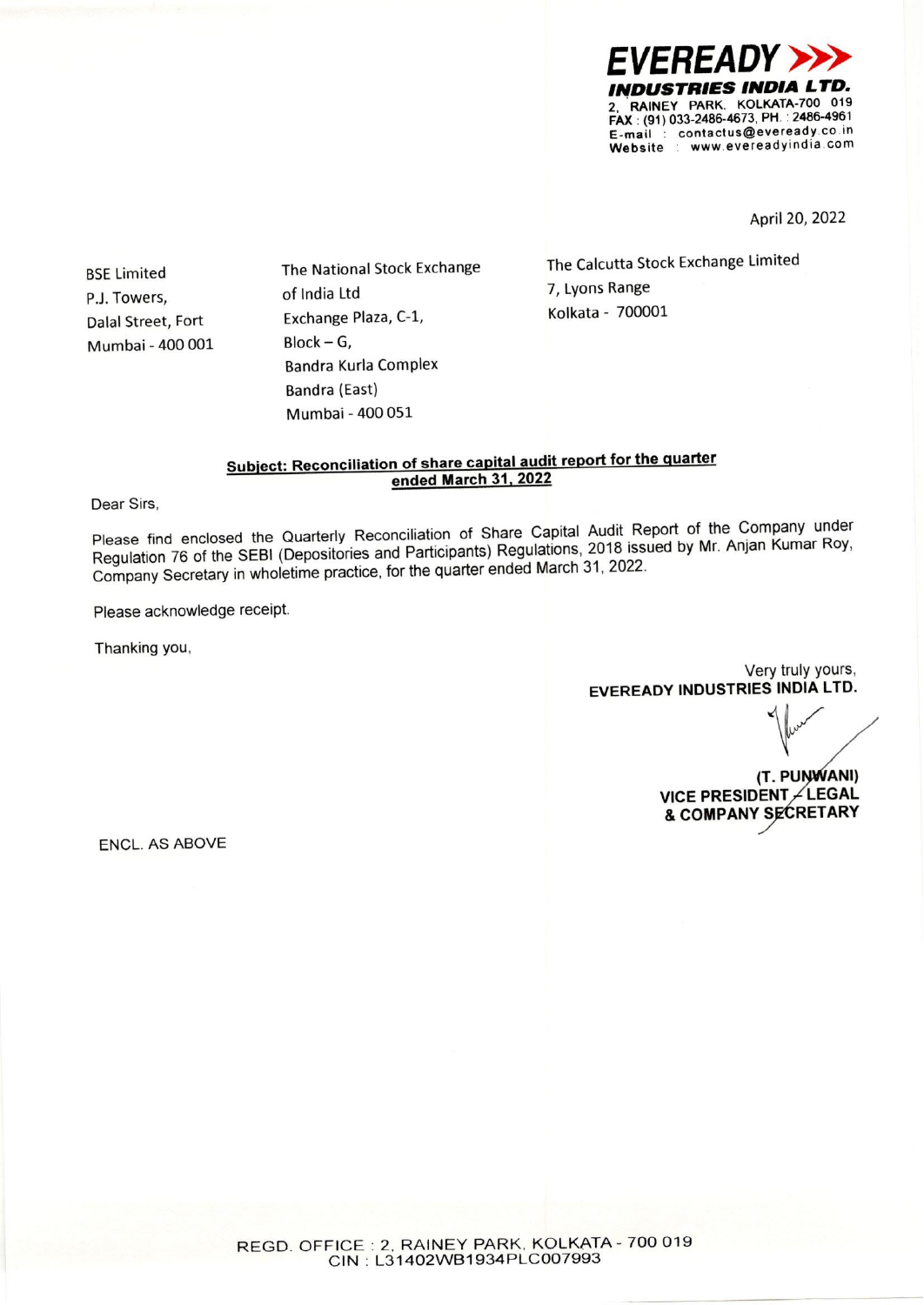## RECONCILIATION OF SHARE CAPITAL AUDIT REPORT

# [Pursuant to the Regulation 76 of the sEBr (Depositories and participants) Regulations 2018]

| $\mathbf{1}$   | For the Quarter Ended                           |                                      |        |                                                | 31st March, 2022                 |                                  |                                           |             |
|----------------|-------------------------------------------------|--------------------------------------|--------|------------------------------------------------|----------------------------------|----------------------------------|-------------------------------------------|-------------|
| $\overline{2}$ | <b>ISIN</b>                                     |                                      |        | INE128A01029                                   |                                  |                                  |                                           |             |
| $\overline{3}$ | <b>Face Value</b>                               |                                      |        | Rupee 5/- per share                            |                                  |                                  |                                           |             |
| 4              |                                                 | Name of the Company                  |        |                                                | Eveready Industries India Ltd    |                                  |                                           |             |
| 5              |                                                 | <b>Registered Office address</b>     |        |                                                |                                  | 2, Rainey Park, Kolkata - 700019 |                                           |             |
| 6              | Correspondence address                          |                                      |        |                                                | 2, Rainey Park, Kolkata - 700019 |                                  |                                           |             |
| $\overline{7}$ | Telephone & Fax numbers                         |                                      |        | Ph. No.: 033-24559213                          |                                  |                                  |                                           |             |
|                |                                                 |                                      |        |                                                | Fax No.: 91-33-24864673          |                                  |                                           |             |
| 8              | <b>Email address</b>                            |                                      |        |                                                | tehnazpunwani@eveready.co.in     |                                  |                                           |             |
| 9              |                                                 | Name of stock exchange where         |        |                                                | <b>BSE Limited (BSE)</b>         |                                  |                                           |             |
|                | company's shares are listed                     |                                      |        |                                                |                                  |                                  |                                           |             |
|                |                                                 |                                      |        | National Stock Exchange of India Limited (NSE) |                                  |                                  |                                           |             |
|                |                                                 |                                      |        |                                                |                                  |                                  |                                           |             |
|                |                                                 |                                      |        |                                                |                                  |                                  | The Calcutta Stock Exchange Limited (CSE) |             |
|                |                                                 |                                      |        | Number of shares<br>% of listed capital        |                                  |                                  |                                           |             |
| 10             | <b>Issued Capital</b>                           |                                      |        |                                                | 7,26,87,260                      |                                  |                                           |             |
| 11             | <b>Listed Capital</b>                           |                                      |        |                                                | 7,26,87,260<br>100.00            |                                  |                                           |             |
| 12             |                                                 | Held in dematerialized form in CDSL  |        |                                                | 1,69,96,290<br>23.38             |                                  |                                           |             |
| 13             |                                                 | Held in dematerialized form in NSDL  |        |                                                | 5,50,65,348<br>75.76             |                                  |                                           |             |
| 14             | Physical                                        |                                      |        |                                                | 6,25,622                         |                                  | 0.86                                      |             |
|                |                                                 |                                      |        |                                                |                                  |                                  |                                           |             |
| 15             | Total No. of shares $12 + 13 + 14$              |                                      |        |                                                |                                  |                                  |                                           | 7,26,87,260 |
| 16             | Reasons of difference, if any, between (10 &    |                                      |        | No difference                                  |                                  |                                  |                                           |             |
|                |                                                 | 11), (10 & 15), (11 & 15)            |        |                                                |                                  |                                  |                                           |             |
|                |                                                 |                                      |        |                                                |                                  |                                  |                                           |             |
| 17             | Certifying the details of changes in share      |                                      |        |                                                |                                  |                                  |                                           |             |
|                | Capital, during the quarter under consideration |                                      |        |                                                |                                  |                                  |                                           |             |
|                |                                                 | as per the table given, herein below |        |                                                |                                  |                                  |                                           |             |
|                |                                                 |                                      |        |                                                |                                  |                                  |                                           |             |
|                |                                                 | Particulars                          | No. of | Applied /                                      | Listed on                        | Whether                          | Whether                                   | In          |
|                |                                                 |                                      | shares | not                                            | stock                            | intimated                        | intimated                                 | principle   |
|                |                                                 |                                      |        | applied                                        | exchanges                        | to CDSL                          | to NSDL                                   | approval    |
|                |                                                 |                                      |        | for listing                                    | (specify                         |                                  |                                           | pending     |
|                |                                                 |                                      |        |                                                | names)                           |                                  |                                           | for stock   |
|                |                                                 |                                      |        |                                                |                                  |                                  |                                           | exchanges   |
|                |                                                 | Nil                                  | No     | N/A                                            | N/A                              | N/A                              | N/A                                       | N/A         |



Page 1 of 3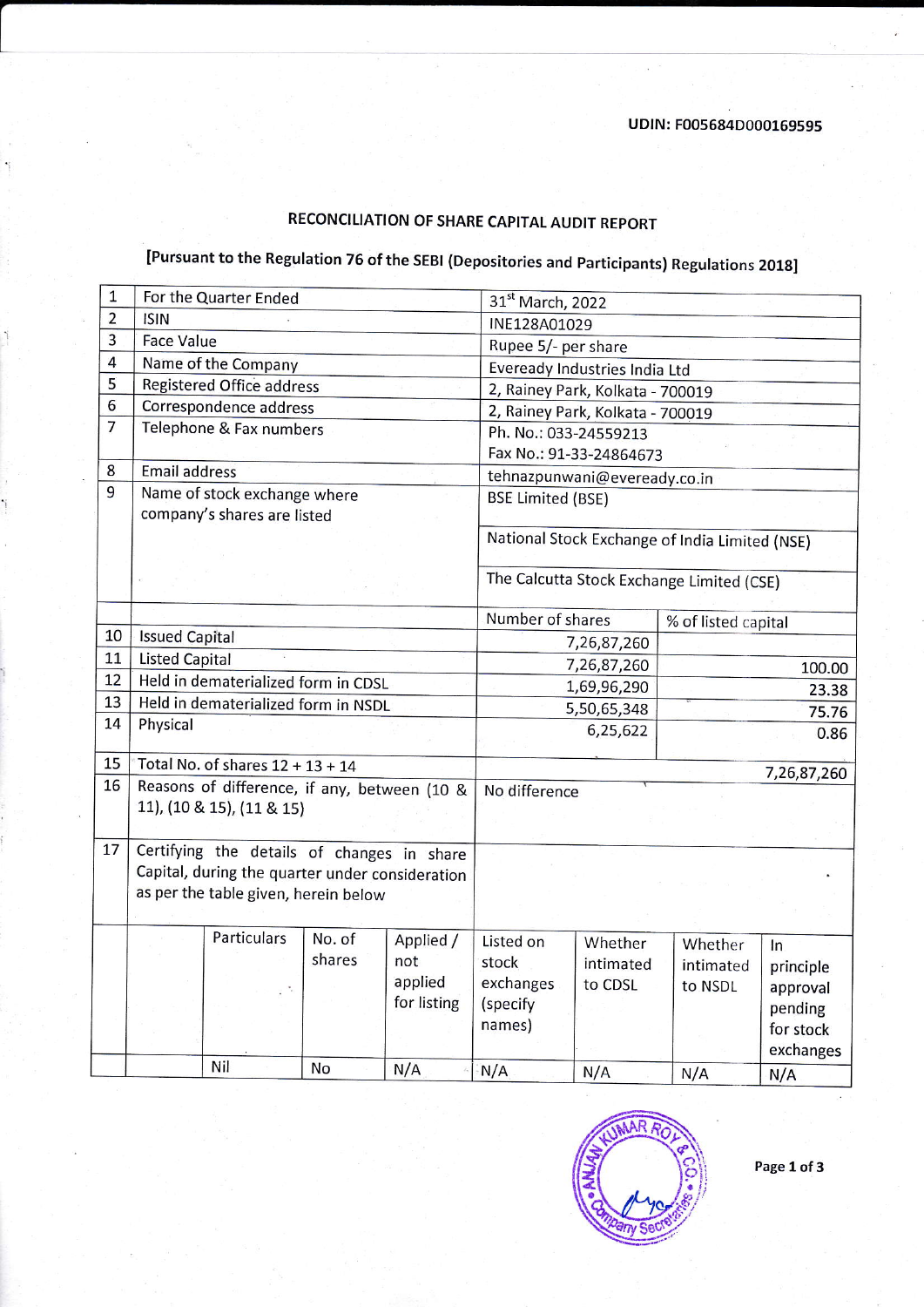Continued Reconciliation of Share Capital Audit Report (Eveready Industries India Ltd for the Quarter ended  $31^{st}$  March, 2022)

| 18 | Register of Members is updated (Yes / No)<br>if not, updated up to which date | Yes                                          |                                  |                               |                     |  |
|----|-------------------------------------------------------------------------------|----------------------------------------------|----------------------------------|-------------------------------|---------------------|--|
| 19 | Reference to previous quarter with regard to                                  | N/A                                          |                                  |                               |                     |  |
|    | excess dematerialized shares, if any                                          |                                              |                                  |                               |                     |  |
| 20 | Has the<br>Company                                                            | resolved<br>the<br>matter                    | N/A                              |                               |                     |  |
|    |                                                                               | mentioned in point 19 above in the current   |                                  |                               |                     |  |
|    | Quarter? If not, reason why?                                                  |                                              |                                  |                               |                     |  |
| 21 |                                                                               | Mention the total number of requests, if any | N/A                              |                               |                     |  |
|    |                                                                               | confirmed after 21 days and the total number |                                  |                               |                     |  |
|    | of requests pending for more than 21 days.                                    | No. of shares                                |                                  |                               |                     |  |
|    |                                                                               | Total No. of demat<br>No. of requests        |                                  |                               | Reason for delay    |  |
|    | requests                                                                      |                                              |                                  |                               |                     |  |
|    | Confirmed after 21                                                            | None                                         |                                  |                               |                     |  |
|    |                                                                               |                                              | None                             |                               | N/A                 |  |
|    | Days                                                                          |                                              |                                  |                               |                     |  |
|    |                                                                               |                                              |                                  |                               |                     |  |
|    | Pending for more<br>-No-                                                      |                                              | $-No-$                           |                               | $-No-$              |  |
|    | than 21 days                                                                  |                                              |                                  |                               |                     |  |
|    |                                                                               |                                              | Name                             |                               |                     |  |
| 22 | Compliance Officer                                                            | Name, Telephone and Fax Number of the        |                                  |                               | Mrs. Tehnaz Punwani |  |
|    |                                                                               |                                              | Vice President - Legal & Company |                               |                     |  |
|    |                                                                               |                                              |                                  | Secretary.                    |                     |  |
|    |                                                                               |                                              | Telephone No.                    | 033-24559213                  |                     |  |
|    |                                                                               |                                              |                                  |                               |                     |  |
|    |                                                                               |                                              |                                  |                               | 91-33-24864673      |  |
|    |                                                                               |                                              |                                  |                               |                     |  |
| 23 |                                                                               | Name, Address, Telephone No., Fax No., Reg.  |                                  |                               | Mr. Anjan Kumar Roy |  |
|    | No. of the certifying CA /CS                                                  |                                              |                                  |                               |                     |  |
|    |                                                                               | Address                                      |                                  | Anjan Kumar Roy & Co.         |                     |  |
|    |                                                                               |                                              |                                  | <b>Company Secretaries</b>    |                     |  |
|    |                                                                               |                                              |                                  | GR 1, Gouri Bhaban,           |                     |  |
|    |                                                                               |                                              |                                  | 28A, Gurupada Halder<br>Road, |                     |  |
|    |                                                                               |                                              | Kolkata-700 026.                 |                               |                     |  |
|    |                                                                               |                                              | E-mail:                          | akroyco@yahoo.co.in           |                     |  |
|    |                                                                               |                                              | /anjanroy 2003@yahoo.co.in       |                               |                     |  |
|    |                                                                               | Telephone No.                                | 033-24750112                     |                               |                     |  |
|    |                                                                               |                                              |                                  |                               |                     |  |
|    |                                                                               |                                              | C.P. No.                         | 4557                          |                     |  |



Page 2 of 3